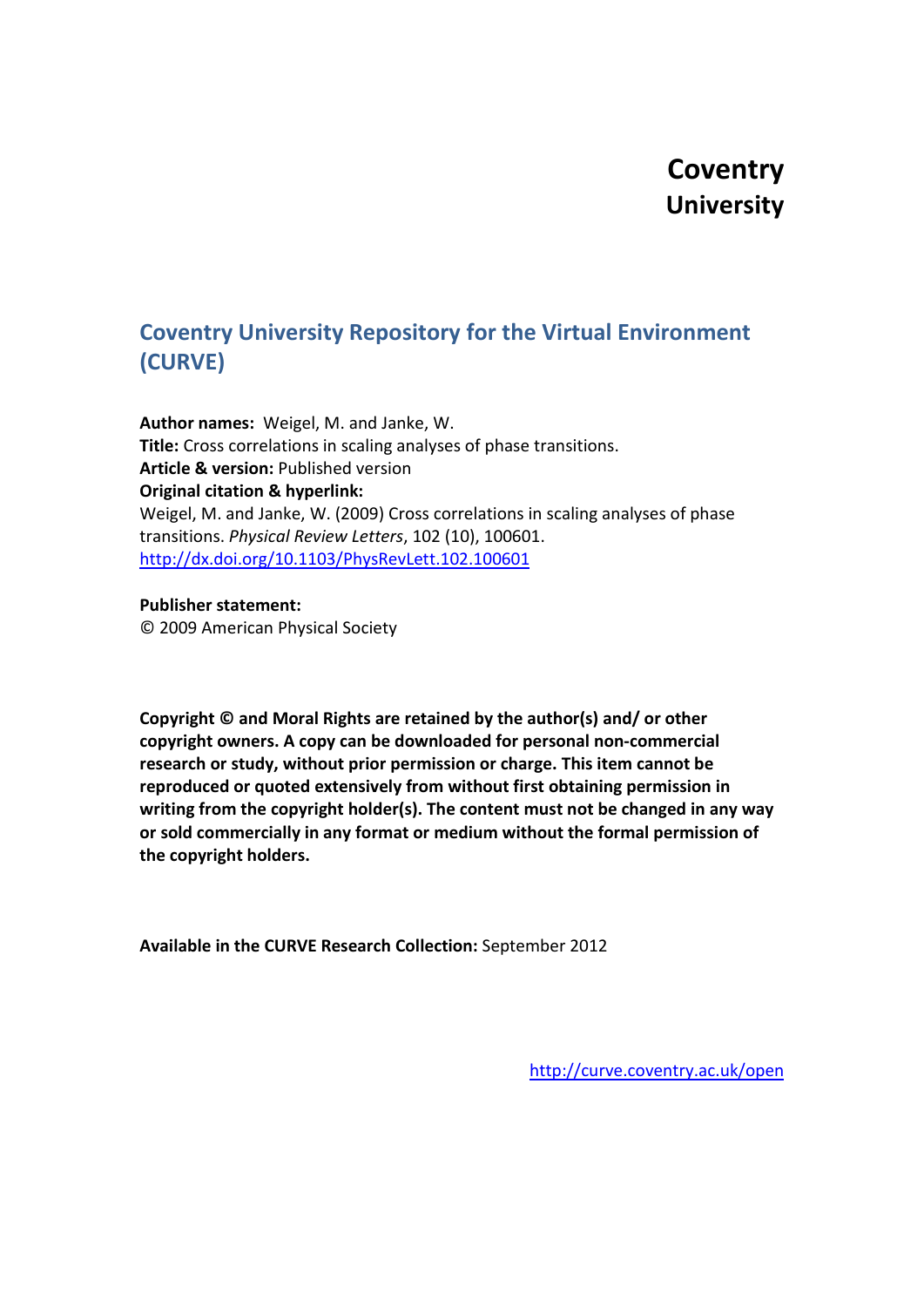## Cross Correlations in Scaling Analyses of Phase Transitions

Martin Weigel[\\*](#page-4-0)

Theoretische Physik, Universität des Saarlandes, D-66041 Saarbrücken, Germany Institut für Physik, Johannes Gutenberg-Universität Mainz, Staudinger Weg 7, D-55099 Mainz, Germany

Wolfhard Jank[e†](#page-4-0)

Institut für Theoretische Physik and Centre for Theoretical Sciences (NTZ), Universität Leipzig, Postfach 100 920, D-04009 Leipzig, Germany (Received 11 October 2008; published 12 March 2009)

Thermal or finite-size scaling analyses of importance sampling Monte Carlo computer simulations in the vicinity of phase transition points often combine different estimates for the same quantity, such as a critical exponent, with the intent to reduce statistical fluctuations. We point out that the origin of such estimates in the same time series often results in pronounced cross correlations which are usually ignored even in high-precision studies, generically leading to significant underestimation of statistical fluctuations. We suggest to use a simple extension of the conventional analysis taking correlation effects into account, which leads to improved estimators with often substantially reduced statistical fluctuations at almost no extra cost in terms of computation time.

DOI: [10.1103/PhysRevLett.102.100601](http://dx.doi.org/10.1103/PhysRevLett.102.100601) PACS numbers: 05.10.Ln, 05.70.Fh, 64.60.F

With the advent of the renormalization group in the 1960s, the notions of scaling and universality have been combined into the solid basis of our understanding of critical phenomena in statistical physics, field theory, and a wealth of applications in areas ranging from solid-state physics [1] to cosmology [2]. It is through the remarkable fact that the most important properties of a continuous phase transition are independent of many microscopic details and, instead, only depend on a small number of fundamental characteristics of a system, such as the dimensionality and the symmetries of the order parameter, that we can accurately describe such different situations as, e.g., the liquid-vapor phase transition and the ferromagnetic transition of uniaxial magnets, with one and the same scaling theory. Recently, the investigation of quantum phase transitions has opened up a new Pandora's box with a wealth of transitions partially defining novel universality classes [3]. The direct applicability of results from simple models to a range of experimentally realized systems implied by the principle of universality renders high-precision determinations of critical parameters for the most common universality classes a rewarding goal.

Particularly through the conception of advanced finitesize scaling (FSS) approaches and novel efficient algorithms [4], Monte Carlo (MC) simulations have grown up to become a tool for the determination of universal critical quantities clearly competitive compared to the more traditional approaches of high-temperature and field-theoretic expansions [5]. Likewise, the detailed investigation of systems undergoing first-order phase transitions has become a classic application of the MC simulation technique [6]. Major advances in the competitiveness of the MC method for these purposes came with the advent of histogram methods [7] and generalized-ensemble simulation techniques such as the multicanonical method [8], both of which allow for extracting estimates of thermal averages for a continuous range of temperatures or other external parameters from a *single* MC simulation. It is only through this effective continuity of information that high-precision investigations of phase transitions have come into the reach of simulation methods. For arriving at high-precision estimates, however, all possible sources of error must be put under close scrutiny. This is often done to a high degree of sophistication concerning the systematic errors resulting from corrections to scaling [5] and the statistical errors resulting from the stochastic nature of MC time series (including their timewise autocorrelations for the case of the most commonly used Markov chain MC techniques) [9,10]. It has not been systematically discussed previously, however, that the extraction of different estimates from a single time series in thermal or FSS analyses must entail cross correlations. As will be shown below, neglecting their effect not only results in systematically wrong estimates of statistical errors, but also fails to fully exploit the available time-series data to yield the maximum statistical precision obtainable.

Although our considerations apply generally to all situations where a number of different estimates from the same (set of) simulation(s) are combined to a final result, for specificity we consider the FSS analysis of simulation data in the vicinity of a critical point. For the purpose of illustration we choose the technique outlined in Ref. [11], but very similar considerations apply to alternative approaches; see, e.g., Refs. [12,13]. To be specific, we discuss a magnetic ordering transition and first consider the maxima of the derivative of the magnetization cumulants  $U_{2k} = 1 - \langle |m|^{2k} \rangle / 3 \langle |m|^{k}$  $\}^2$  for  $k = 1, 2, ...$ :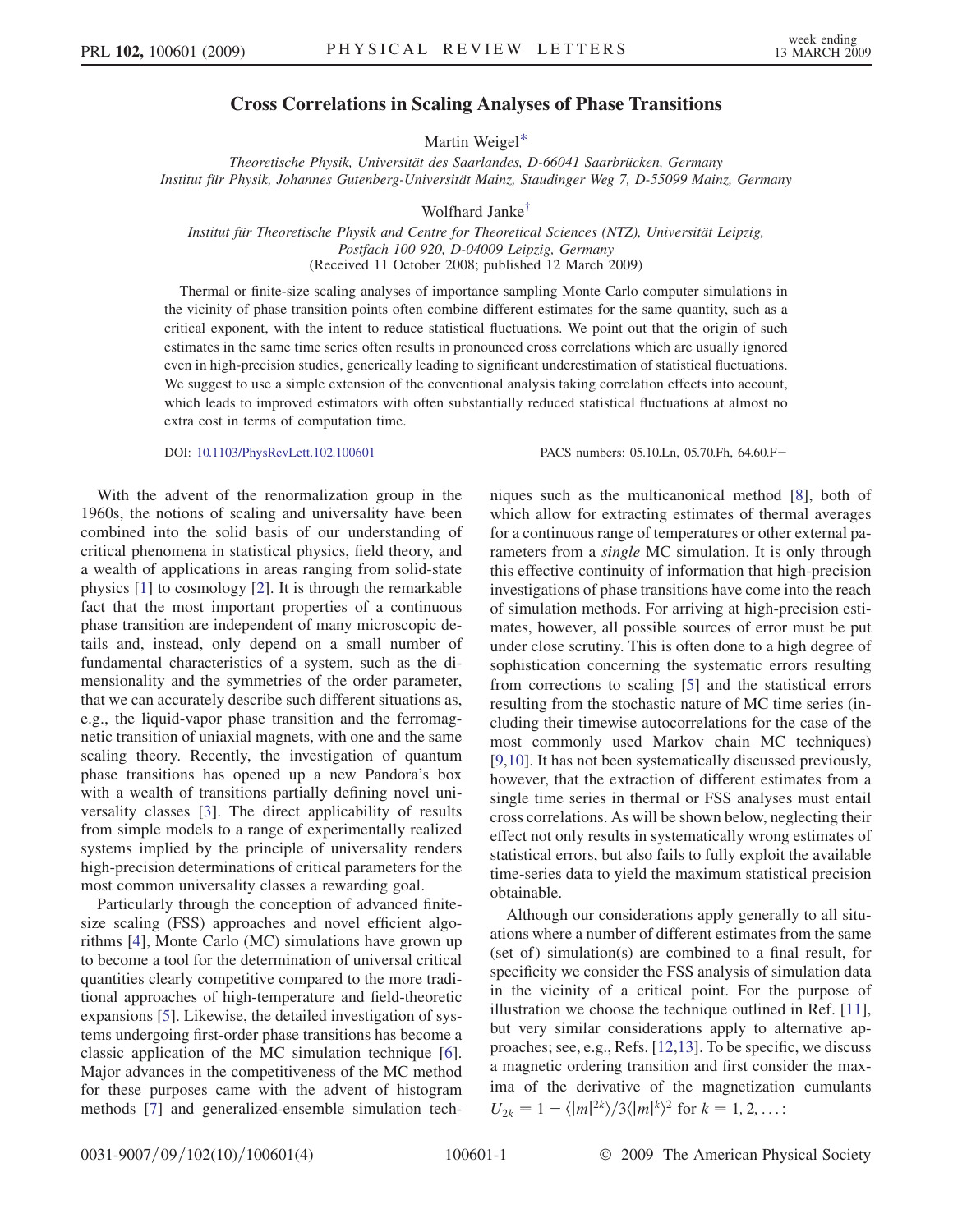<span id="page-2-0"></span>
$$
\frac{dU_{2k}}{d\beta}\Big|_{\text{max}} = U_{k,0}L^{1/\nu}(1 + U_{k,c}L^{-w} + \cdots), \quad (1)
$$

where L denotes the linear size of the system,  $\beta$  is the inverse temperature, and  $U_{k,0}$  and  $U_{k,c}$  are the amplitudes of the leading and confluent scaling behavior, respectively. This relation allows for a precise determination of the correlation length exponent  $\overrightarrow{\nu}$  without previous knowledge of the critical temperature. In many cases, at least some of the scaling corrections, such as an effective leading correction with exponent w as indicated in Eq.  $(1)$  $(1)$  $(1)$ , need to be taken into account to achieve the desired level of accuracy. An analogous relation holds for the scaling of the maxima of the logarithmic derivative of magnetization moments,

<span id="page-2-1"></span>
$$
\frac{d\ln\langle|m|^k\rangle}{d\beta}\bigg|_{\text{max}} = D_{k,0}L^{1/\nu}(1 + D_{k,c}L^{-w} + \cdots). \quad (2)
$$

These scaling relations for determining  $\nu$  only become useful as soon as the maximum values  $(dU_{2k}/d\beta)|_{\text{max}}$ and  $\left(d \ln \langle |m|^k \rangle / d\beta \right)|_{\text{max}}$  can be computed to high accuracy<br>without the need for repeated simulations manually trackwithout the need for repeated simulations manually tracking their locations in  $\beta$ . In the case of a histogram or reweighting analysis [4,7] of a single canonical simulation, this is effected through the continuous family of estimates

$$
\hat{A}(\beta) = \frac{\sum_{i} A_i e^{-(\beta - \beta_0)E_i}}{\sum_{i} e^{-(\beta - \beta_0)E_i}}
$$
(3)

for the thermal average  $\langle A \rangle_{\beta}$  from a time series  $\{A_i\}$  of measurements resulting from an importance sampling simulation at inverse temperature  $\beta_0$ . Conventional techniques of numerical analysis such as a golden section search then allow for an efficient determination of the maxima of Eqs. ([1](#page-2-0)) and [\(2\)](#page-2-1) to high precision. Once  $\nu$  has been determined, the scaling of the shifts of the location of the maxima of quantities such as  $dU_{2k}/d\beta$  and  $d \ln \langle |m|^k \rangle / d\beta$  as well as the specific heat, susceptibility,<br>etc. allow the location of the transition counling  $\beta$ etc., allow the location of the transition coupling  $\beta_c$ . Finally, the remaining critical exponents may be estimated from the FSS of the maxima of the specific heat to yield  $\alpha/\nu$ , of the susceptibility to yield  $\gamma/\nu$ , etc. Since the exponent  $\nu$  enters all FSS relations, it clearly is of utmost importance to exploit the available data to their fullest for a precise estimate of  $\nu$ . In view of the family of relations [\(1\)](#page-2-0) and [\(2\)](#page-2-1), this certainly includes a combination of estimates from  $dU_{2k}/d\beta$  and  $d \ln \langle |m|^k \rangle / d\beta$ , as well as from the different choices of the parameter k [11] different choices of the parameter  $k$  [11].

To see how this combination should be performed, consider a number *n* of different estimators  $\hat{\mathcal{O}}_i$  (e.g.,  $\hat{\mathcal{O}}_i = \hat{\mathcal{V}}_i$ ) with the same expectation value  $\mathcal{O} = \langle \mathcal{O} \rangle$ . A combined with the same expectation value  $\mathcal{O} = \langle \mathcal{O}_i \rangle$ . A combined with the same expectation value  $\mathcal{O} = \langle \mathcal{O}_i \rangle$ . A combined<br>average results from a linear combination  $\bar{\mathcal{O}} = \sum_i \alpha_i \hat{\mathcal{O}}_i$ <br>with  $\sum_i \alpha_i = 1$  While any such combination vields a valid average results from a linear combination  $\mathcal{O} = \sum_i \alpha_i \mathcal{O}_i$ <br>with  $\sum_i \alpha_i = 1$ . While any such combination yields a valid<br>estimator of  $\mathcal{O}$  e.g., the arithmetic mean  $\bar{\mathcal{O}}$  , with  $\alpha =$ estimator of  $\mathcal{O}$ , e.g., the arithmetic mean  $\mathcal{O}_{\text{plain}}$  with  $\alpha_i$  =  $1/n$ , the ensuing statistical fluctuations will be larger than necessary. For *uncorrelated* estimates  $\hat{\mathcal{O}}_i$  minimal variance of  $\mathcal O$  is achieved for the error-weighted mean  $\mathcal O_{\text{err}}$  with [14]

$$
\alpha_i = Z^{-1} \frac{1}{\sigma^2(\hat{\mathcal{O}}_i)},\tag{4}
$$

<span id="page-2-2"></span>where  $\sigma^2(\hat{\mathcal{O}}_i)$  denotes the variance of  $\hat{\mathcal{O}}_i$  and  $Z = \sum_{i=1}^{\infty} 1/\sigma^2(\hat{\mathcal{O}}_i)$ . In concrete housing the estimates  $\hat{\mathcal{O}}_i$  atom  $\sum_i 1/\sigma^2(\hat{O}_i)$ . In general, however, the estimates  $\hat{O}_i$ , stemming from a reweighting analysis of the same MC time series, will be substantially correlated. Under these circumstances, the optimum choice is a covariance-weighted mean  $\bar{\mathcal{O}}_{\text{cov}}$  with weights [14–16]

$$
\alpha_i = Z^{-1} \sum_{j} [\Gamma(\hat{\mathcal{O}})^{-1}]_{ij}, \tag{5}
$$

where  $\Gamma(\hat{O})^{-1}$  denotes the inverse of the covariance matrix<br> $\Gamma(\hat{O}) = \langle \hat{O}, \hat{O} \rangle$ where  $\Gamma(\theta)$  denotes the inverse of the covariance matrix<br>  $\Gamma_{ij}(\hat{\theta}) = \langle \hat{\theta}_i \hat{\theta}_j \rangle - \langle \hat{\theta}_i \rangle \langle \hat{\theta}_j \rangle$  and  $Z = \sum_{ij} [\Gamma(\hat{\theta})^{-1}]_{ij}$ . Since for uncorrelated estimates  $\Gamma(\hat{\mathcal{O}})_{ij} = \delta_{ij}\sigma^2(\hat{\mathcal{O}}_i)$ ,<br>Eq. (4) is recovered in this special case. Even more dra-Eq. [\(4\)](#page-2-2) is recovered in this special case. Even more dramatically affected by correlations are the statistical errors of averages, where the standard formula  $\sigma_{\text{uncorr}}^2(\bar{\phi}) = \sum_{n=1}^{\infty} a_n^2 \sigma_n^2(\hat{\phi})$  is no longer valid and must be modified to  $i\alpha_i^2 \sigma^2(\hat{O}_i)$  is no longer valid and must be modified to  $i\alpha_i^2 \sigma^2(\hat{O}) = \sum_{\alpha, \alpha \in \Gamma} (\hat{O})$  congrigally loading to an  $\sum_i \alpha_i^2 \sigma^2 (\vec{C}_i)$  is no longer vand and must be modified to<br>read  $\sigma_{\text{corr}}^2(\vec{O}) = \sum_{i,j} \alpha_i \alpha_j \Gamma_{ij}(\hat{O})$ , generically leading to an underestimate of fluctuations via the naive (and wrong) estimator  $\sigma_{\text{uncorr}}^2$ .

To check for the strength of such correlation effects and their influence on finding optimal averages endowed with valid estimates of statistical errors, we performed a FSS analysis of the critical points of the ferromagnetic Ising model in two and three dimensions. Time series with  $4 \times$  $10<sup>5</sup>$  approximately independent samples for the configurational energy and magnetization at a fixed temperature were produced from one simulation per system size using the single-cluster algorithm [4]. Estimates for the exponent  $\nu$  were extracted from FSS fits of the relations ([1\)](#page-2-0) and [\(2](#page-2-1)) to the maxima of  $dU_{2k}/d\beta$  with  $k = 1$  and 2 as well as  $d \ln \langle |m|^k \rangle / d\beta$  with  $k = 1, 2$ , and 3 extracted from a reweighting analysis. Estimates  $\widehat{VAR}(\hat{O}_i)$  of the variances  $\sigma^2(\hat{\mathcal{O}}_i)$  were calculated via a jackknife analysis [9] over the reweighting procedure taking timewise autocorrelations reweighting procedure, taking timewise autocorrelations into account. Likewise, the covariance matrix  $\Gamma$  was determined from the nonparametric jackknife estimator known to be especially robust [9],

<span id="page-2-3"></span>
$$
\widehat{\text{COV}}(\hat{\nu}_i, \hat{\nu}_j) = \frac{n-1}{n} \sum_{s=1}^n [\hat{\nu}_{i(s)} - \hat{\nu}_{i(\cdot)}] [\hat{\nu}_{j(s)} - \hat{\nu}_{j(\cdot)}].
$$
 (6)

Here, *n* denotes the number of jackknife blocks,  $\hat{v}_{i(s)}$  denotes the value for jackknife block s and  $\hat{v}_{i(s)}$  is the denotes the value for jackknife block s and  $\hat{v}_{i(\cdot)}$  is the equitary of the form the results presented arithmetic average of the  $\hat{v}_{i(s)}$ . For the results presented<br>here  $n = 100$  blocks were used, where we shocked that the here,  $n = 100$  blocks were used, where we checked that the results are invariant, at the level of statistical fluctuations, to the choice of a significantly larger number of blocks.

For the case of the 2D model, simulations were performed at the asymptotic critical coupling  $\beta_c = \frac{1}{2} \ln(1 + \sqrt{2}) = 0.440686704$  uning a series of square lattices  $\sqrt{2}$  = 0.440 686 794 ..., using a series of square lattices<br>of linear size  $L = 16.24$  192 For this model and the of linear size  $L = 16, 24, \ldots, 192$ . For this model, and the considered range of system sizes, we do not find corrections to scaling to be very pronounced, such that high-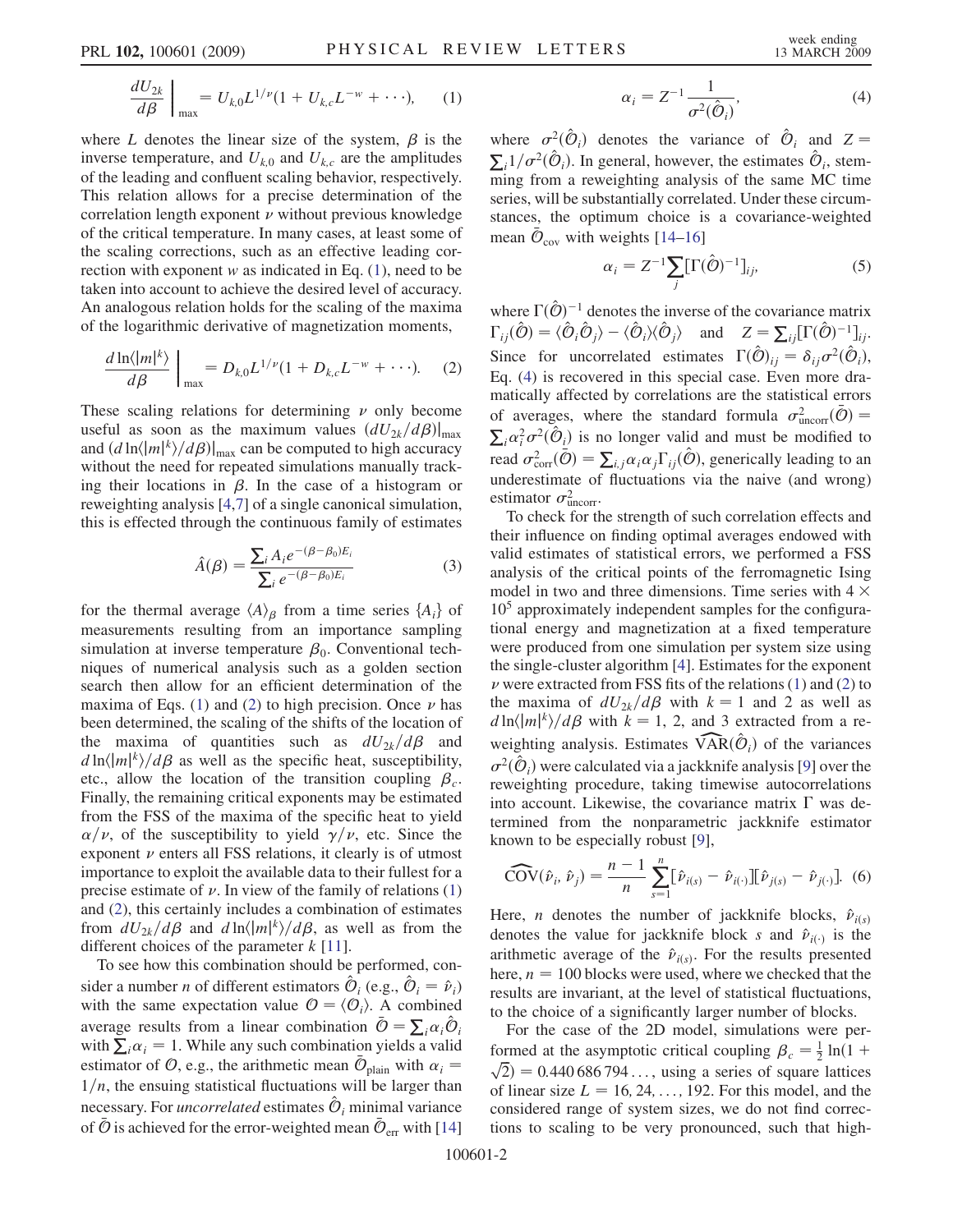TABLE I. Estimates of the correlation length exponent  $\nu$  for the 2D and 3D Ising models from the scaling of the maxima [\(1\)](#page-2-0) and ([2\)](#page-2-1), as well as different averages and error estimates explained in the main text. The 2D reference value is exact, whereas in three dimensions it is taken from the recent review [5].

|                                                        |                          | 2D     |          | 3D     |          |
|--------------------------------------------------------|--------------------------|--------|----------|--------|----------|
|                                                        |                          | $\nu$  | $\sigma$ | $\nu$  | $\sigma$ |
| $d \ln \langle  m  \rangle$<br>$d\beta$                |                          | 1.0085 | 0.0183   | 0.6358 | 0.0127   |
| $d\ln\langle m^2\rangle$<br>$d\beta$                   |                          | 1.0128 | 0.0194   | 0.6340 | 0.0086   |
| $d \ln \langle  m ^3 \rangle$<br>$d\beta$              |                          | 1.0175 | 0.0201   | 0.6326 | 0.0062   |
|                                                        |                          | 1.0098 | 0.0281   | 0.6313 | 0.0020   |
| $\frac{dU_2}{d\beta} \nonumber \\ \frac{dU_4}{d\beta}$ |                          | 1.0149 | 0.0511   | 0.6330 | 0.0024   |
| $\bar{\nu}_{\rm plan}$                                 | $\sigma_{\text{uncorr}}$ | 1.0127 | 0.0141   | 0.6334 | 0.0038   |
|                                                        | $\sigma_{\rm corr}$      |        | 0.0269   |        | 0.0067   |
| $\bar{\nu}_{\rm err}$                                  | $\sigma_{\text{uncorr}}$ | 1.0123 | 0.0102   | 0.6322 | 0.0015   |
|                                                        | $\sigma_{\rm corr}$      |        | 0.0208   |        | 0.0024   |
| $\bar{\nu}_{\rm cov}$                                  | $\sigma_{\rm corr}$      | 0.9935 | 0.0078   | 0.6300 | 0.0017   |
| Reference value                                        |                          | 1      |          | 0.6301 | 0.0004   |

quality fits can be achieved while ignoring the terms proportional to  $L^{-w}$  in [\(1](#page-2-0)) and [\(2](#page-2-1)) and restricting the range of system sizes to  $L \geq 32$ . The resulting estimates are collected in the left part of Table I. Table II shows the matrix of correlation coefficients  $\rho_{ij} = \Gamma_{ij}/\sigma_i \sigma_j$  for these esti-<br>mates as computed from the jackknife approach (6). It is mates as computed from the jackknife approach [\(6\)](#page-2-3). It is perhaps not unexpected that all of the estimates for  $\nu$ , resulting from structurally similar observables in the magnetic sector, are strongly correlated with  $\rho_{ii} \ge 0.8$ . One might naturally wonder, then, if it is indeed worthwhile to consider all of these different estimators instead of, say, the single most precise one. The different averages discussed above are listed in the lower part of Table I together with the error estimates  $\sigma_{\text{uncorr}}$  neglecting correlations and  $\sigma_{\text{corr}}$ 

TABLE II. Correlation coefficients  $\rho_{ij} = \Gamma_{ij}/\sigma_i \sigma_j$  between<br>estimates of the critical exponent  $\nu$  of the 2D Ising model estimates of the critical exponent  $\nu$  of the 2D Ising model extracted from the maxima [\(1](#page-2-0)) and ([2](#page-2-1)). The lower part of the table shows the weights  $\alpha_i$  of the individual estimates in the plain, error-weighted, and covariance-weighted averages, respectively.

|                                           | $d \ln \langle  m  \rangle$<br>$d\beta$ | $\underline{d\ln\langle m^2\rangle}$<br>$d\beta$ | $d \ln \langle  m ^3 \rangle$<br>$d\beta$ | $\frac{dU_2}{d\beta}$ | $\frac{dU_4}{d\beta}$ |
|-------------------------------------------|-----------------------------------------|--------------------------------------------------|-------------------------------------------|-----------------------|-----------------------|
| $d \ln \langle  m  \rangle$<br>$d\beta$   | 1.000                                   | 0.974                                            | 0.939                                     | 0.920                 | 0.897                 |
| $d\ln\langle m^2\rangle$<br>$d\beta$      | 0.974                                   | 1.000                                            | 0.991                                     | 0.817                 | 0.869                 |
| $d \ln \langle  m ^3 \rangle$<br>$d\beta$ | 0.939                                   | 0.991                                            | 1.000                                     | 0.743                 | 0.820                 |
| $\frac{dU_2}{d\beta}$                     | 0.920                                   | 0.817                                            | 0.743                                     | 1.000                 | 0.860                 |
| $\frac{dU_4}{d\beta}$                     | 0.897                                   | 0.869                                            | 0.820                                     | 0.860                 | 1.000                 |
| $\alpha_{i, \text{plain}}$                | 1.000                                   | 1.000                                            | 1.000                                     | 1.000                 | 1.000                 |
| $\alpha_{i,err}$                          | 0.315                                   | 0.271                                            | 0.248                                     | 0.034                 | 0.132                 |
| $\alpha_{i, \text{cov}}$                  | 5.007                                   | $-2.426$                                         | $-0.281$                                  | $-0.104$              | $-1.196$              |

taking them into account. For the plain average as well as the error-weighted mean it is apparent that, although  $\sigma_{\text{uncorr}}$  seems to indicate smaller fluctuations than for any single estimate, using the proper error  $\sigma_{\text{corr}}$  the situation is reversed and the uncertainties of some of the single estimates, namely, those stemming from the logarithmic derivatives, are smaller than the true fluctuation of these averages. For the full covariance-weighted mean, on the other hand, one arrives at  $\bar{\nu}_{cov} = 0.9935(78)$ , which has clearly smaller fluctuations than any of the individual clearly smaller fluctuations than any of the individual estimates. As is apparent from the lower part of Table II, this improvement is effected through a dramatically different choice of weights for the individual estimates as compared to the error-weighting or plain-average schemes. Comparing the standard deviations of the most commonly used average  $\bar{\nu}_{\text{err}}$  and the new  $\bar{\nu}_{\text{cov}}$ , it is striking that statistical precision is increased by almost a factor of 3 merely by using different weights in the average. Against our usual intuition developed from statistics of uncorrelated events, the average  $\bar{p}_{cov}$  is here found to be smaller than all individual estimates. This is illustrated in Fig. 1, where  $\bar{v}_{\text{cov}}$  can also be interpreted as a correlated fit to a constant (see also Refs. [13,17]).

Simulations of the 3D Ising model were performed for simple cubic lattices of edge lengths  $L = 8, 12,$ 16, ..., 128 at the fixed coupling  $\beta = 0.22165459$  reported in a high-precision study as estimate for the transition point [18]. Here, scaling corrections for the logarithmic derivatives of magnetization moments are sufficiently pronounced to warrant the inclusion of the  $L^{-w}$ correction term of Eq. [\(2](#page-2-1)). For the cumulants, corrections are so small that, instead, fits of the uncorrected form were used on the range  $L \geq 32$ . The resulting estimates of  $\nu$  are collected on the right side of Table I. Concerning the collected on the right side of Table I. Concerning the various averages, it is again found that errors are clearly



FIG. 1 (color online). Estimates of the critical exponent  $\nu$  of the 2D Ising model from the FSS of the indicated observables (circles). The (almost identical) dotted and dashed lines indicate the plain average  $\bar{\nu}_{\text{plain}}$  and the error-weighted mean  $\bar{\nu}_{\text{err}}$ , respectively. The covariance-weighted mean  $\bar{v}_{\text{cov}}$  corresponds to the solid line. The shaded areas indicate the corresponding  $1\sigma$ environments  $\bar{\nu} \pm \sigma_{\text{corr}}$ .